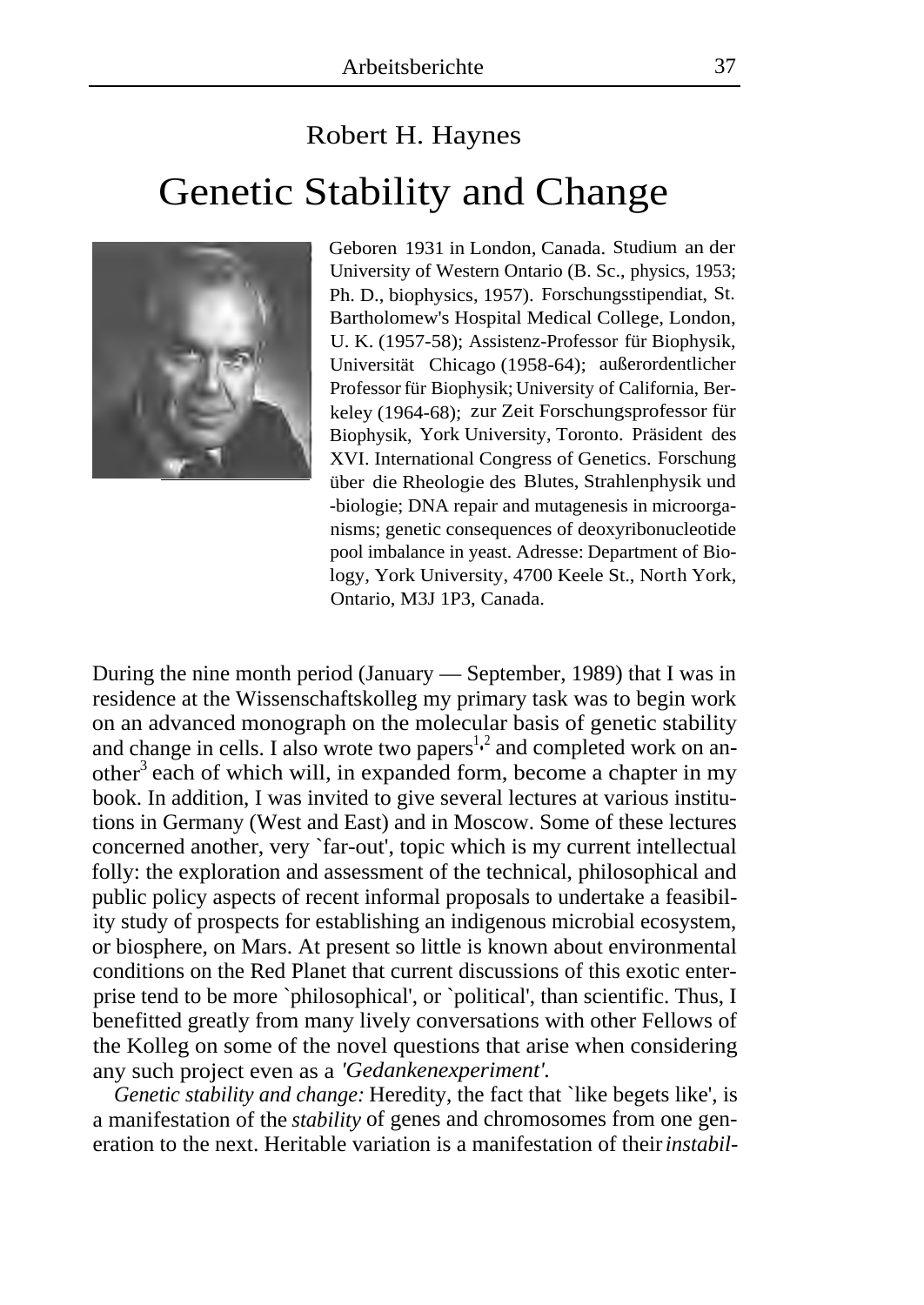*ity,* or mutation, recombination, rearrangement and reduplication within cells and chromosomes. Over the past 25 years research in many laboratories has revealed that there exists at the *molecular* level an intimate relation between these countervailing processes of genetic stability and change. It is rooted in the macromolecular structure of the genetic material (DNA) and the biochemical mechanisms for its replication, recombination and repair. Indeed, it has become clear that one must first elucidate the molecular basis of genetic stability in order to understand the processes of genetic change. It is important to elucidate the mechanisms of genetic change and variation, not only on account of their basic physiological and evolutionary significance, but also for another, very practical reason: mutations, and heritable defects in DNA repair, are critical etiological factors in genetic disease and cancer. There exist many potential sources of DNA alteration or damage. If these had free rein, the mutation rate in cells would be so high that their genetic integrity, and even their viability, could not be maintained: most would die of lethal mutations, blockage of DNA replication, or physiochemical erosion of the genome. DNA structural alterations also can be produced by agents which do not attack DNA directly. For example, cells treated with drugs which inhibit enzymes involved in the biosynthesis of deoxyribonucleotides exhibit elevated levels of genetic change. Arrayed against these destabilizing influences is an amazing battery of diverse biochemical processes that promote genetic stability and cell viability. It would appear that natural selection has moulded all major aspects of DNA metabolism to minimize mortality and mutability, but with cellular viability taking precedence over genetic fidelity. Since mutation rates are so extremely low, it is clear that the genetic machinery of cells constitutes a remarkable example of a highly reliable, dynamic system built from vulnerable and unreliable parts. The book on which I began work at the Wissenschaftskolleg will trace the historical development of ideas in this field, beginning with the first, purely physical, theory of genetic stability put forward by Max Delbrück in 1935. The main body of the text will summarize the essential features of our current understanding of the biochemical mechanisms of DNA replicational fidelity and repair, with special emphasis on the significance of these processes for the origin and evolution of cells.

*Life on Mars:* `Ecopoiesis' is the word now used to describe the fabrication of a sustainable microbial ecosystem on an initially lifeless planet, thereby establishing a new arena in which biological evolution might proceed independently of further human husbandry. Mars is the only possible target for ecopoiesis available to us as it is, apart from Earth, the only other biocompatible planet in the solar system. In January 1988, a small group of scientists met at the NASA Ames Research Centre to dis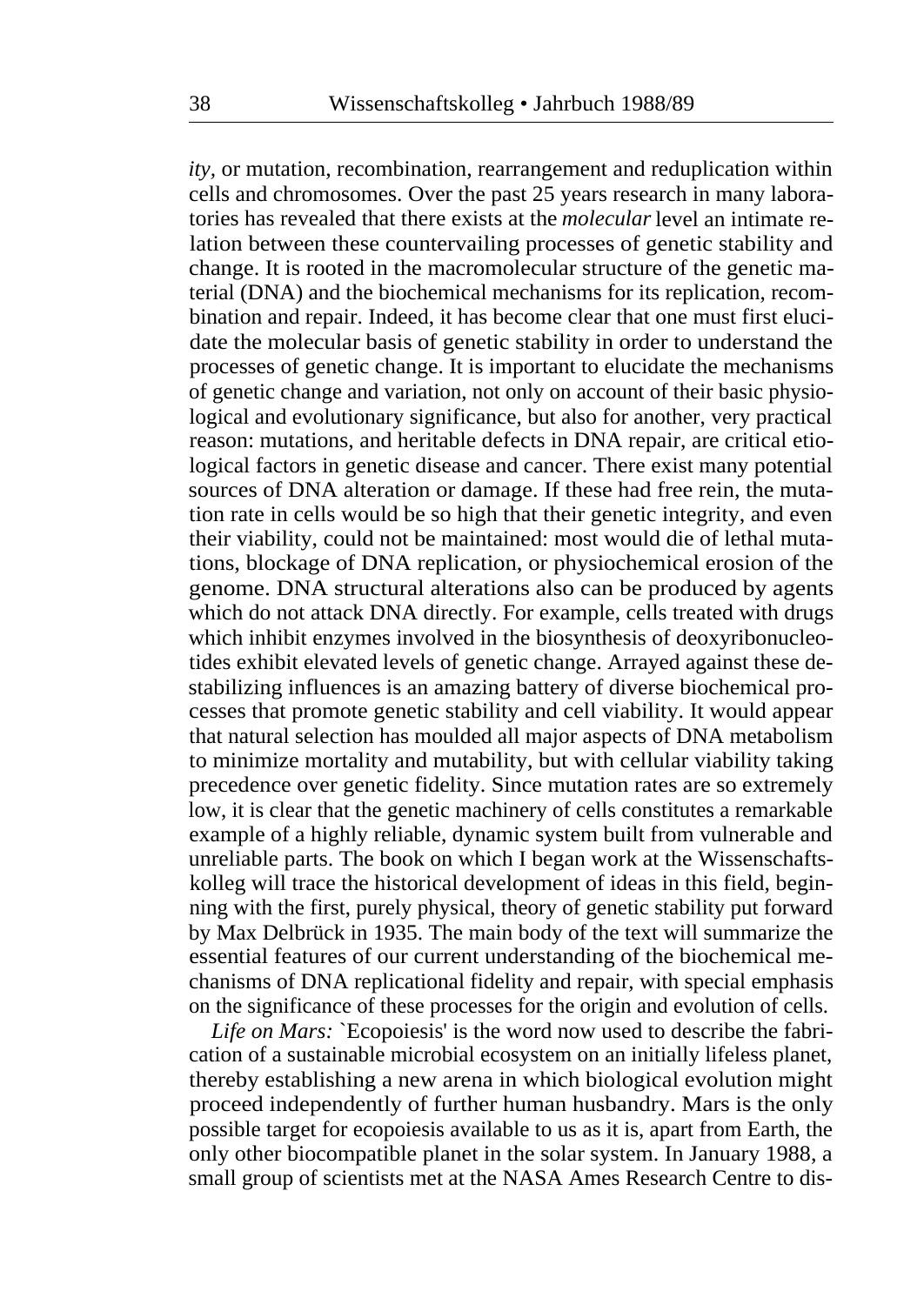cuss whether or not it is reasonable to initiate a feasibility study of ecopoiesis within the next few years. Present environmental conditions on Mars are extremely hostile, indeed destructive, to any known form of carbonbased life. However, the surface of the planet possesses substantial quantities of the basic materials needed to support life, in particular, water and carbon dioxide. The general scenario for ecopoiesis would include two main phases: first planetary engineering designed to warm the planet, release liquid water, and produce a thick carbon dioxide atmosphere. Second, biological engineering to design, construct and implant a community of symbiotic microorganisms capable of proliferation as a primitive ecosystem in the newly `salubious' Martian environment. Obviously, a number of ethical and political concerns are raised by this proposition which merit the attention of everyone, scientists and non-scientists alike. I have emphasized these philosophical issues in my recent papers and lectures on this subject.

It is interesting to note that the idea of bringing life to Mars has attracted the attention not only of scientists, but also of humanists. For example, the American poet, Frederick Turner, has just published a 10,000 line epic entitled *Genesis.'* In this poem he lays out in mythic form the many technological, political, ethical, theological, esthetic and psychological problems which would be associated with ecopoiesis, as well as the spiritual resources necessary for such a task. He believes that the cultivation of Mars is the most exciting challenge for mankind to-day — one that, if taken up, might well give lie to Francis Fukuyama's<sup>5</sup> naive prophecy that the apparent collapse of communism in the face of liberal democracy dooms our descendants to a tedious, uninspiring `post-historical' world!

## References

- 1 Haynes, R. H., Mutations and mathematics: the allure of numbers. *Environ. Molec. Mutagenesis,* in press, 1989.
- 2 Haynes, R. H., Evolutionary significance of genetic stability and change. *Proceedings of the 6th International Conference on Environmental Mutagens,* Plenum Press, New York, in press, 1989.
- 3 Groot de Restrepo, H. and R. H. Haynes, The human mutagen burden and other problematic aspects of genetic toxicology. *Rev. Latinoamericano de Genetica,* in press, 1989.
- 4 Haynes, R. H., Ecce ecopoiesis: playing God an Mars. In "Moral Expertise: Studies in Practical and Professional Ethics" (C. D. MacNiven, ed.), Routledge, London, in press, 1989.